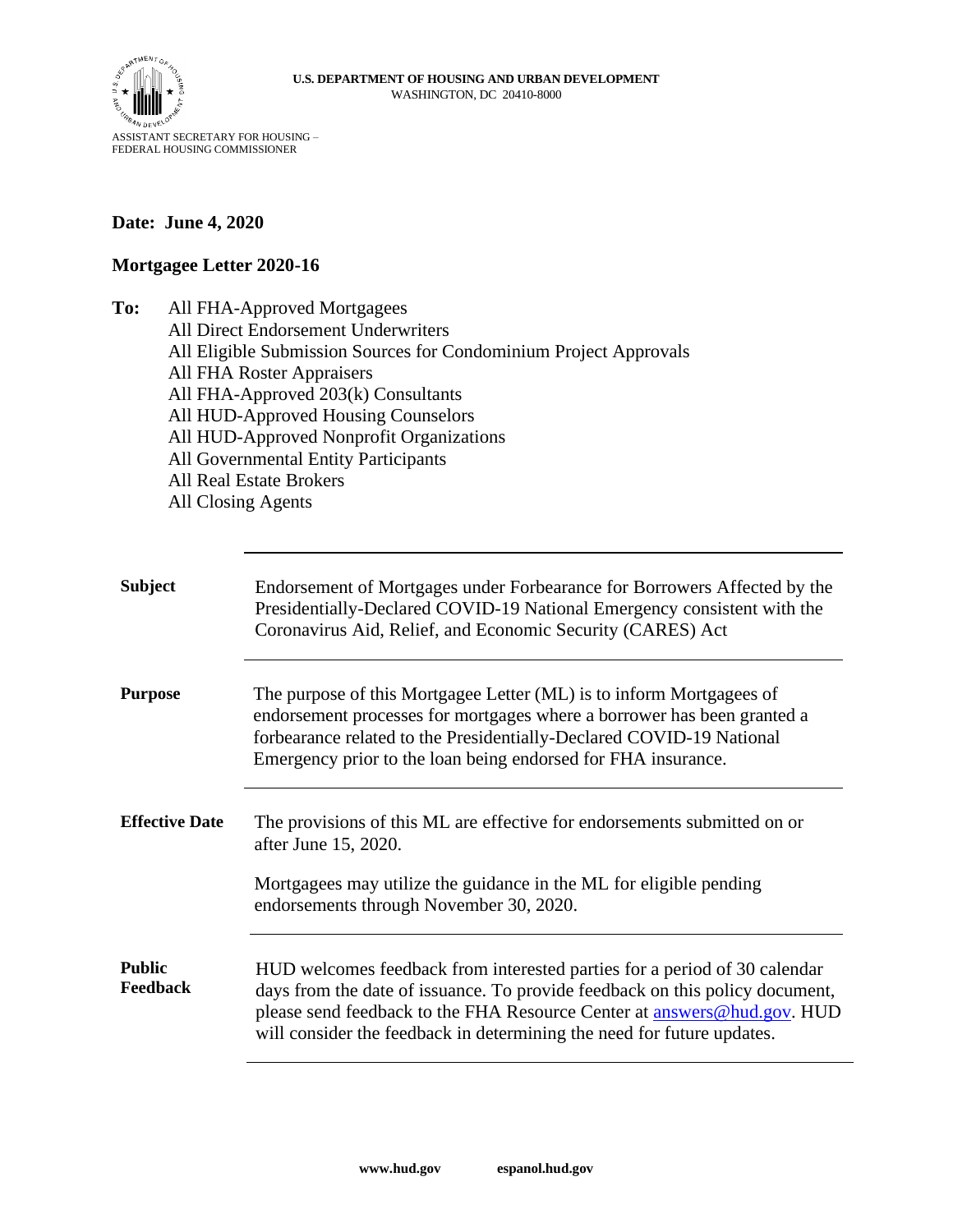# **Mortgagee Letter 2020-16,** Continued

| <b>Affected</b><br><b>Programs</b>  | This guidance applies to all FHA Title II Single Family forward mortgage<br>programs, except for non FHA-to-FHA cash out refinances.                                                                                                                                                                                                                                                                                                                                                                                                                                                                                                                                                                                                                                                                                                                                                                                                                                                                                                                                                                                                                                                                                                                                                                                                                                                                                                                                      |
|-------------------------------------|---------------------------------------------------------------------------------------------------------------------------------------------------------------------------------------------------------------------------------------------------------------------------------------------------------------------------------------------------------------------------------------------------------------------------------------------------------------------------------------------------------------------------------------------------------------------------------------------------------------------------------------------------------------------------------------------------------------------------------------------------------------------------------------------------------------------------------------------------------------------------------------------------------------------------------------------------------------------------------------------------------------------------------------------------------------------------------------------------------------------------------------------------------------------------------------------------------------------------------------------------------------------------------------------------------------------------------------------------------------------------------------------------------------------------------------------------------------------------|
|                                     | For mortgages being submitted for insurance endorsement in accordance with<br>this ML, the policy updates supersede the requirements in HUD Single Family<br>Housing Policy Handbook 4000.1 where they conflict. These updates are<br>temporary and will not be incorporated into Handbook 4000.1.                                                                                                                                                                                                                                                                                                                                                                                                                                                                                                                                                                                                                                                                                                                                                                                                                                                                                                                                                                                                                                                                                                                                                                        |
| <b>Background</b>                   | Mortgages that have been placed into forbearance prior to endorsement are<br>ineligible for endorsement by HUD. In order to provide ongoing liquidity to<br>the mortgage industry, HUD is providing Mortgagees the ability to endorse<br>mortgages that have closed in accordance with FHA requirements and where<br>the borrower is subsequently affected by a financial hardship due, directly or<br>indirectly, to COVID-19. COVID-19 has had wide ranging impacts on many<br>borrowers, including a combination of wage reductions, job losses or<br>interruptions, and the inability to work for a variety of reasons-such as a lack<br>of telework options or lack of child care—on top of potential impacts of<br>contracting COVID-19. Such hardships may have subsequently resulted in<br>forbearance of mortgage payments prior to insurance endorsement consistent<br>with the CARES Act. Issuance of this ML is intended to balance the need to<br>provide assurances to Mortgagees of the ability to continue to offer FHA-<br>insured financing while also managing credit risk. Therefore, HUD is<br>providing the ability to allow endorsement for such mortgages subject to<br>acceptance of partial indemnification. HUD will continue to monitor the<br>impacts to the market as well as the impacts to the Mutual Mortgage Insurance<br>Fund and may adjust the level of partial indemnification for future<br>indemnification contracts accordingly. |
| <b>Summary of</b><br><b>Changes</b> | Changes include:<br>Eligibility for FHA insurance endorsement for a mortgage involving a<br>borrower who has experienced a financial hardship as a result of<br>COVID-19, subject to execution of a two-year partial indemnification<br>agreement.<br>Modified Mortgagee's certification on form HUD 92900-A with<br>٠<br>respect to Mortgagee's knowledge of changes in a borrower's<br>employment status and ability to make mortgage payments as a result<br>of COVID-19.<br>Servicing requirements for mortgages subject to forbearance at the<br>time of endorsement.                                                                                                                                                                                                                                                                                                                                                                                                                                                                                                                                                                                                                                                                                                                                                                                                                                                                                                |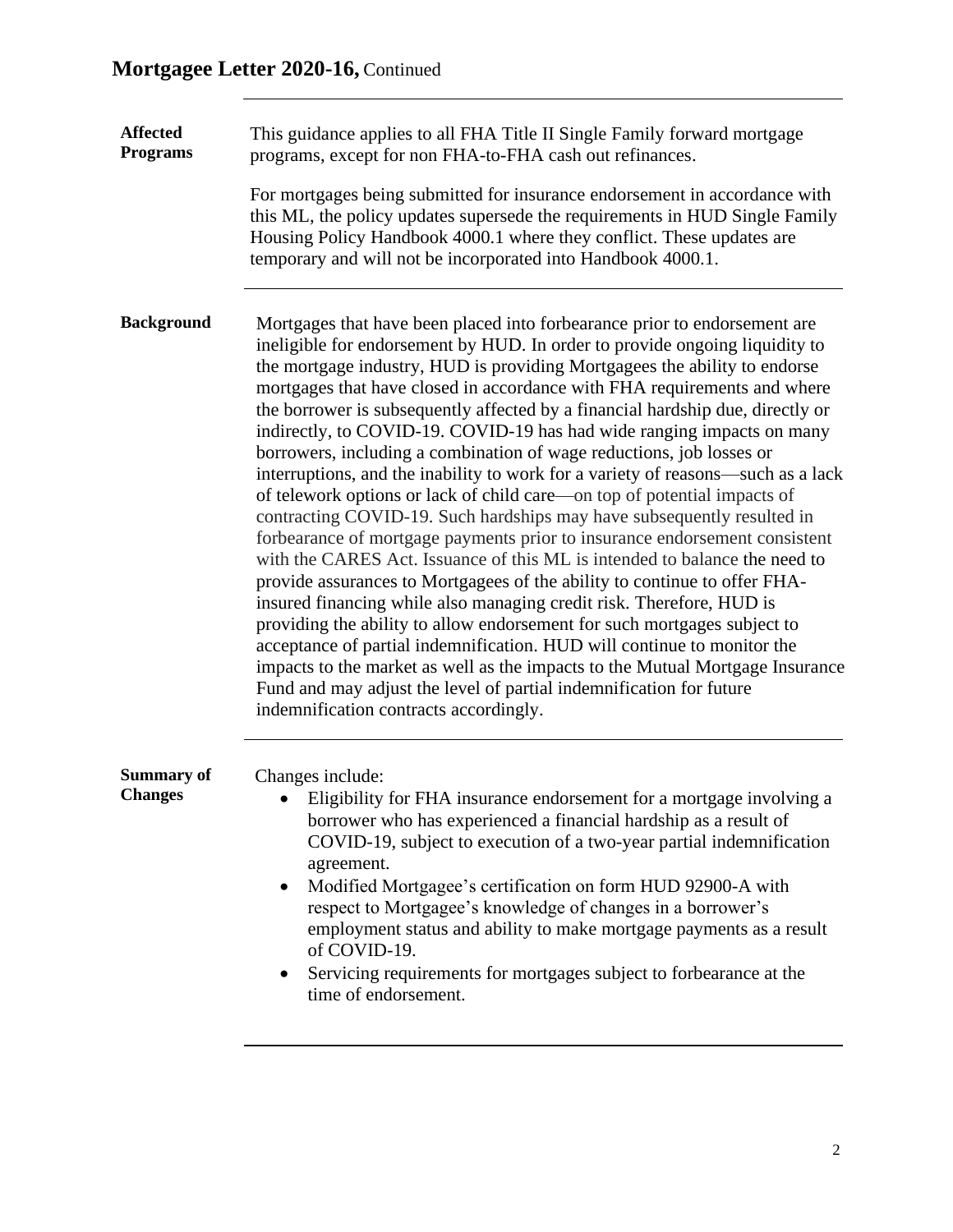| <b>HUD Post</b><br><b>Closing and</b><br><b>Endorsement</b><br><b>Requirements</b>            | A Mortgagee may submit an eligible mortgage involving a borrower<br>experiencing a financial hardship due, directly or indirectly, to COVID-19<br>who has requested or has been granted a forbearance agreement as a result of<br>COVID-19 for insurance endorsement if:<br>the borrower has requested forbearance, or the mortgage is subject to a<br>$\bullet$<br>forbearance agreement for one or more payments due to relief<br>provided to borrowers impacted by COVID-19;<br>at the time the forbearance was initiated the mortgage was current;<br>at the time of the mortgage closing the mortgage satisfied all<br>requirements for FHA insurance; and<br>the Mortgagee executes a two-year partial indemnification agreement.<br>Additionally, forbearance provided to borrowers experiencing a financial<br>hardship due, directly or indirectly, to COVID-19 is not considered the<br>provision of funds by a Mortgagee to bring and/or keep the mortgage current<br>or to provide the appearance of an acceptable payment history. |
|-----------------------------------------------------------------------------------------------|-------------------------------------------------------------------------------------------------------------------------------------------------------------------------------------------------------------------------------------------------------------------------------------------------------------------------------------------------------------------------------------------------------------------------------------------------------------------------------------------------------------------------------------------------------------------------------------------------------------------------------------------------------------------------------------------------------------------------------------------------------------------------------------------------------------------------------------------------------------------------------------------------------------------------------------------------------------------------------------------------------------------------------------------------|
| <b>Temporary</b><br><b>Certification</b><br><b>Amendment to</b><br><b>Form HUD</b><br>92900-A | For mortgages submitted for endorsement pursuant to this ML, Mortgagees<br>may provide a modified statement to the Mortgagee's Certification on form<br>HUD 92900-A. Where a Mortgagee is made aware of a change in a<br>borrower's employment status due to COVID-19 after the closing of the<br>mortgage, the Mortgagee may provide a separate addendum to the<br>Mortgagee's Certification stating that "the executed Mortgagee's<br>Certification excludes certification of knowledge of the borrower's<br>employment status as provided in the Form HUD 92900-A, page 4, paragraph<br>$(a)$ ."                                                                                                                                                                                                                                                                                                                                                                                                                                             |
| <b>Endorsement</b><br>Processing                                                              | Where a Mortgagee seeks to obtain insurance endorsement of a mortgage<br>involving a borrower experiencing a financial hardship due, directly or<br>indirectly, to COVID-19 in accordance with the requirements in this ML, the<br>Mortgagee must execute a two-year partial indemnification agreement.<br>FHA Connection (FHAC) is being modified to identify mortgages endorsed<br>under the requirements in this ML. Where a Mortgagee seeks to obtain<br>insurance endorsement for a loan granted forbearance in accordance with the<br>requirements in this ML, the Mortgagee must indicate that the mortgage is<br>subject to forbearance in FHAC by selecting the "forbearance" tab under the<br>drop down for the "Current Payments" field.<br>Applications for insurance where the mortgage is subject to forbearance as<br>indicated in FHAC will be issued a Severe Case warning.                                                                                                                                                    |